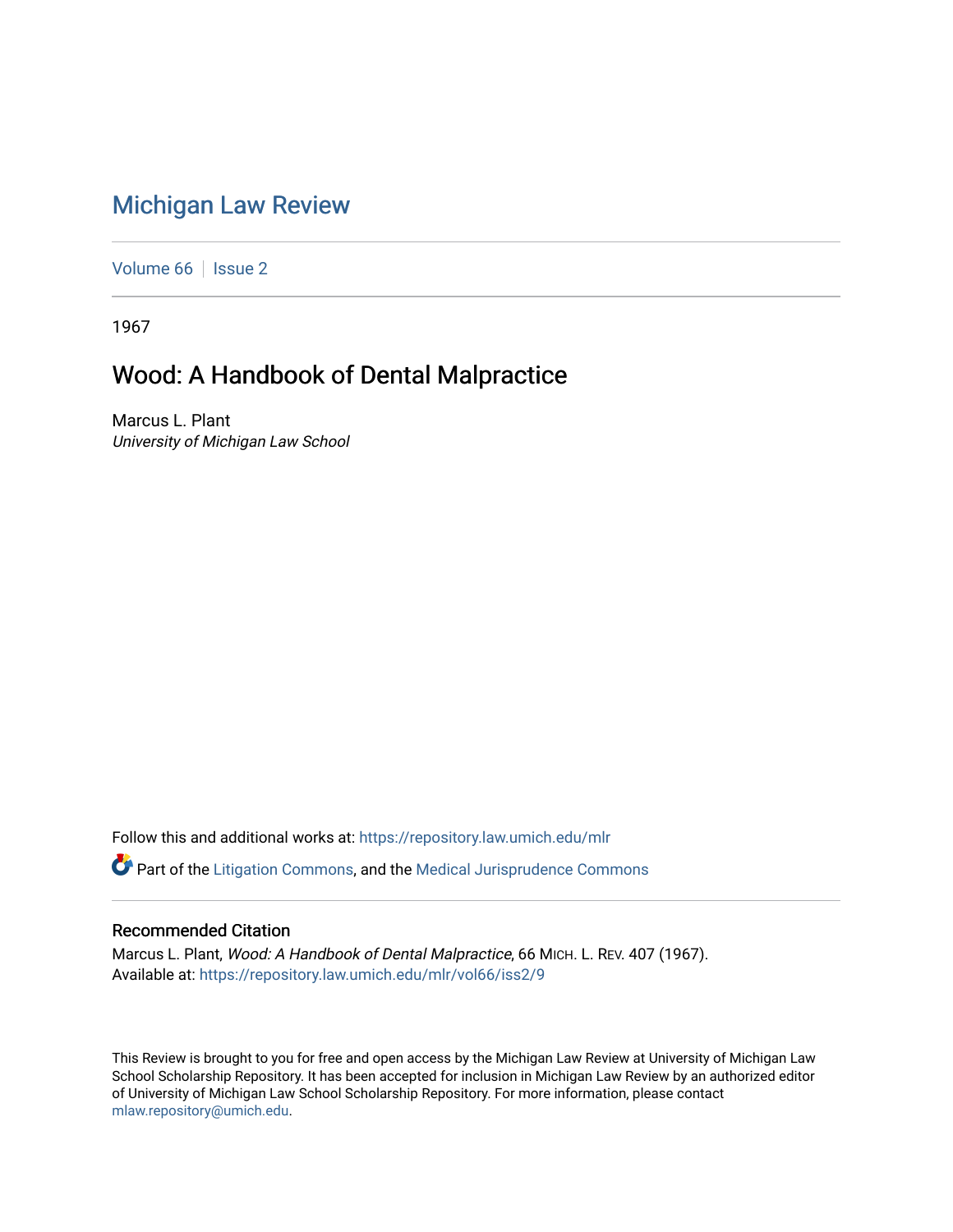#### **BOOK** REVIEWS

A HANDBOOK OF **DENTAL** MALPRACrICE. **By** *L. Brent Wood.* Springfield, Ill.: Charles C Thomas. 1967. Pp. ix, 100. \$5.50.

There is considerable doubt as to the wisdom of putting "handbooks" on legal subjects in possession of those who have not had a legal education. Some people are likely to read them, to believe what they read, and to rely on the content at an important juncture in their affairs, perhaps using their "common sense" as an auxiliary guide. **A** path with greater potential for legal or financial disaster is hard to envision.

Physicians, surgeons, and dentists ought to be among the first to realize the folly of attempts at self-education through handbooks. Imagine the reaction of your physician or dentist if you told him that you had just purchased a dandy little one hundred page handbook which would tell you "all the things [you] should know to prevent" medical or dental trouble and would give you "tips" on how to defend against such unpleasant developments.1 Yet, handbooks of legal knowledge related to the healing arts keep coming into existence; publishers must think that there is a market for them, and apparently the medical and paramedical people purchase them.

Even if one were to put aside all his doubts as to the value of books of this kind, the volume here considered would still not measure up. Judged solely by handbook standards, it is a poor one. The organization of the subject matter is ill-suited to achieve clarity in the mind of one who has no established frame of reference. The book is divided into five parts: I. "Defensive Dentistry"; II. "Malpractice"; III. "General Conduct of the Office"; IV. "Professional Insurance for Dentists"; and V. "Examples of Malpractice Suits." The first four contain a total of sixty-five "sections" in fifty pages; some of the sections are only two or three sentences in length. The remaining forty-three pages are devoted to "examples" which are summary statements about cases that reached an appellate court. Some are only one sentence in length. For example: **"A** dentist was held negligent when he allowed a separator disc to cut a patient's tongue." Most Michigan negligence lawyers would probably agree that *Higdon v. Carlebach2* merits more attention than this meagre statement.

Part I—"Defensive Dentistry"—is apparently designed to ring the tocsin because "organizations of personal injury lawyers, embracing some of the finest legal minds in the profession" have com-

[407]

**<sup>1.</sup>** The quoted words appear on the book jacket.

<sup>2.</sup> 348 Mich. **363, 83** N.W.2d **296 (1957).**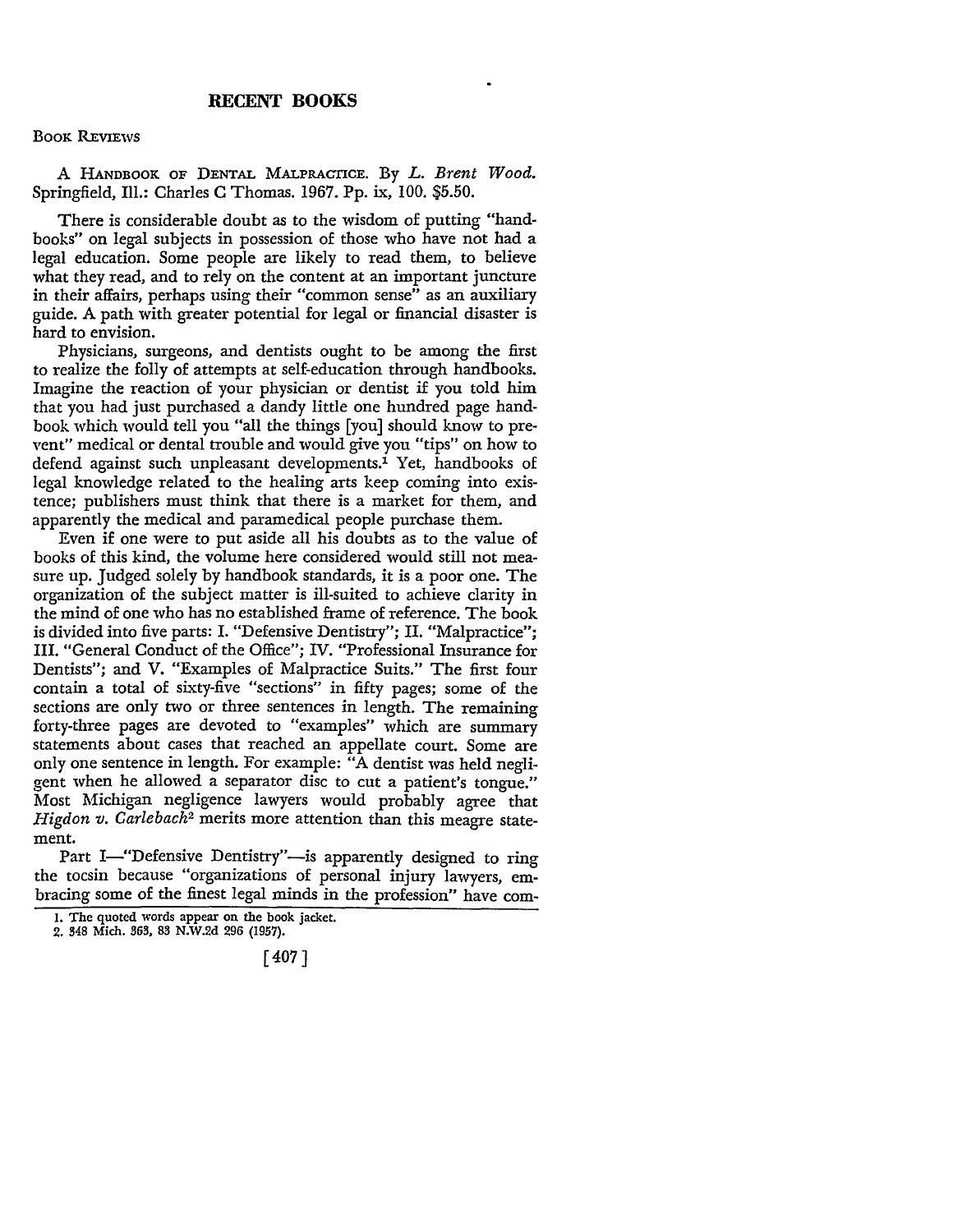bined to promote more and bigger verdicts and "to liberalize the laws and rules relating to negligence cases." This activity and its judicial results seem to be regarded **by** the author as part of "our rapidly escalating socialization" and "the process of the redistribution of wealth." **If** the members of the dental profession have not previously suffered from the paranoia that has afflicted certain segments of the medical profession for the last two decades, this part of the book is apparently intended to start them on the way. Yet some of the revolutionary changes spelled out in later sections are anticlimactic to say the least; thus section **13** in its entirety appears as follows: "Upon the theory that a personal suit was punitive in nature, and you cannot punish a dead person, personal injury suits terminated **if** the defendant died before judgment was rendered. The rule has been changed in the past twenty years, and may now be entirely obsolete."

In Parts **II** and III, the statements that purport to set forth rules or doctrines of law are confused and confusing; they seem almost certain to mislead anyone without background in the subject and impress him indelibly with the feeling that the law is indeed a strange product of the human mind. To some extent the confusion arises as a result of the effort to compress the material into brief epigrammatic remarks. In part, however, it seems to stem from the author's own misunderstanding of the problems and of the legal doctrines, or from his inability to express his thoughts clearly. For example, the treatment of res ipsa loquitur in section 14 suggests that the reason for the existence of the doctrine and its development in recent years is that juries and others mistrust medical testimony furnished **by** witnesses who are paid fees **by** the parties. The explanation in judicial opinions and in the literature, however, relates to the difficulty of obtaining medical testimony in malpractice cases. Another example of lack of **clear** understanding or writing appears in the laconic distinctions attempted in section 54 concerning the legal status of various persons in the dentist's office; they cannot help but leave a lay reader worse off than he was before he read the material.

Approximately ninety cases are used as examples in Part V of the book. They are poorly cited in that the dates of the decisions are not given. **In the** field of professional liability the year of the case is important in these times. Another deficiency is that the cases are not arranged in any readily discernible order. They seem to have been put together as they happened to appear in the notebook of the author. The subject-matter index is not thorough enough to remedy this lack of orderly arrangement nor is the table of cases **by** name an adequate substitute for a subject classification.

One feature of the book deserves commendation. In those sections in which the author does not purport to inform the reader on